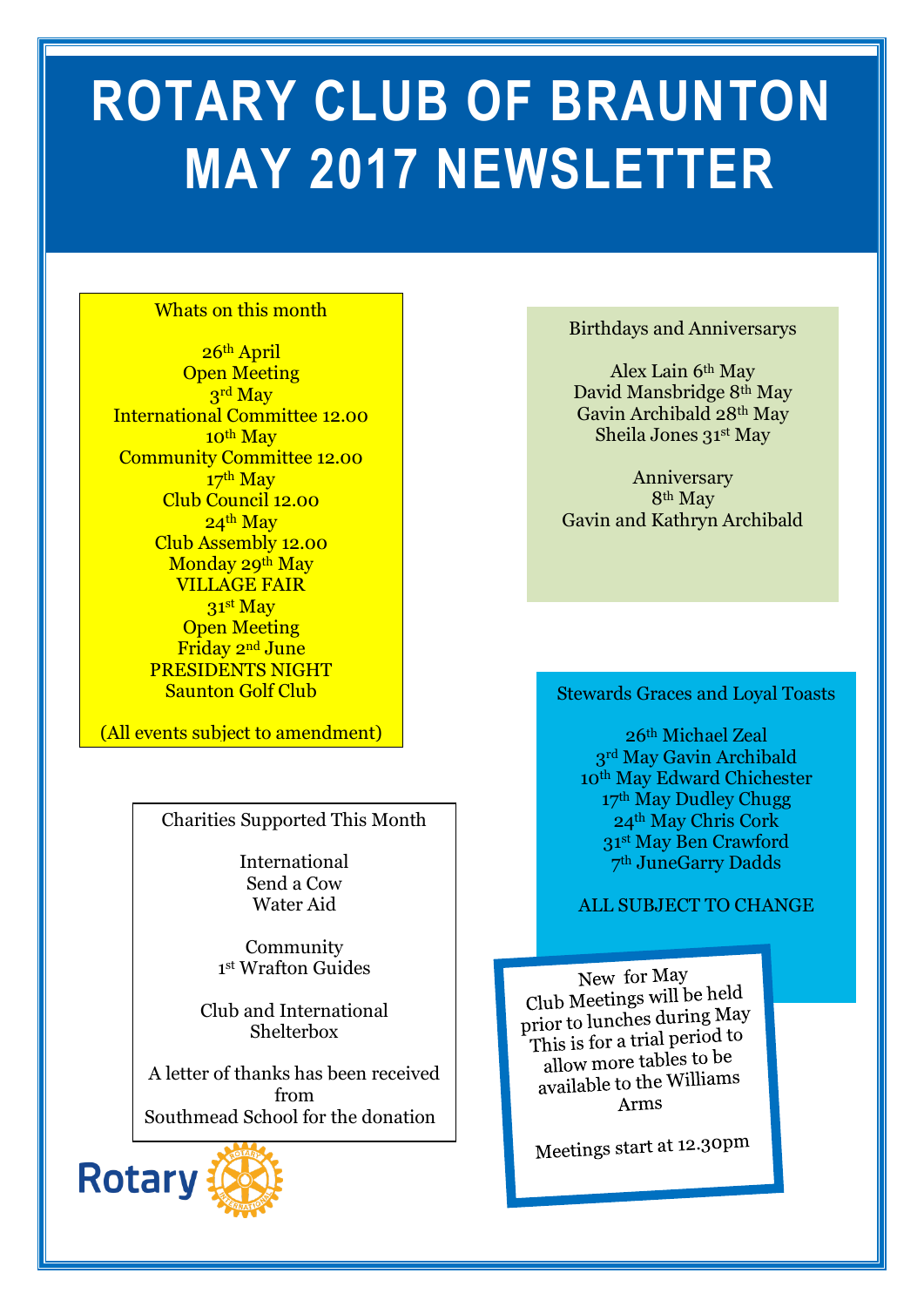#### Early Notice

### President's Night Menu Saunton Golf Club Friday 2nd June

Starters Spicy Parsnip & apple Soup Chicken Liver Pate with Melba Toast Smoked Salmon & Crayfish Salad with cucumber & lemon mayo

xxxxxxxxxxxxxxxxxxxxxxxx

Main Course Roast Sirloin of Beef with Madeira sauce. Poached Fillet of Salmon, braised cabbage with bacon, topped with Grain mustard sauce. Breast of Chicken on a bed of Sweet Potato Mash, served with a cheddar & Spring Onion sauce. Sweet Potato, Red Pepper & Aubergine Stroganoff with rice All main courses served with vegetables & potatoes

#### xxxxxxxxxxxxxxxxxxxxxxx

**Desserts** Tropical Fresh Fruit Salad Chocolate Torte Trio of desserts, chocolate brownie, lemon cheesecake & raspberry pavlova Cheese & Biscuits

> You will need to choose your food. Details of the arrangements will follow The cost is £25.00 per person

Cheques payable to Braunton Rotary Club

#### No photos this month

If you have any information on events or items of interest, or photos please forward to ian.welsh75@gmail.com